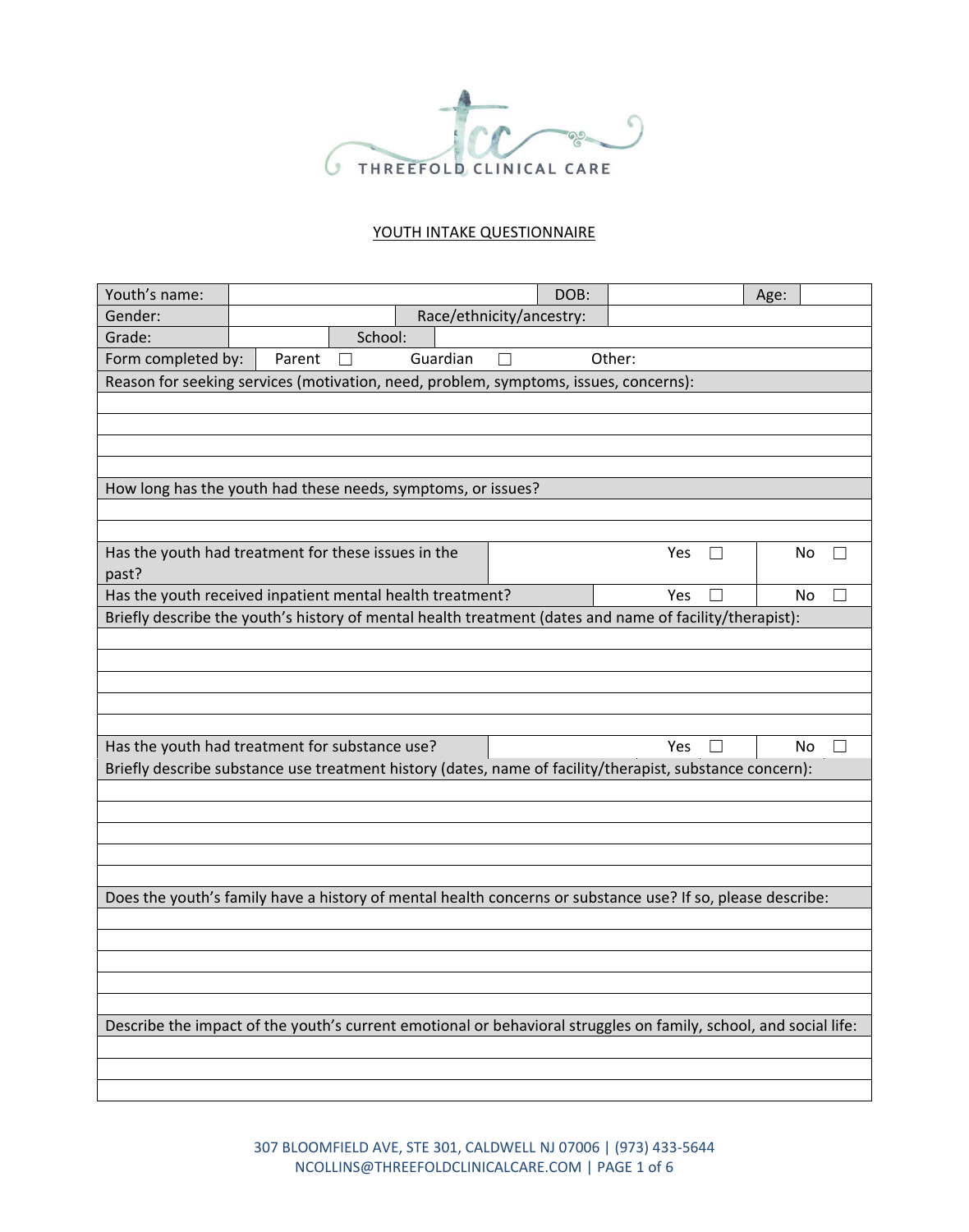

| Describe the youth's strengths and unique qualities:                                                                           |         |        |                                                      |     |         |        |  |  |
|--------------------------------------------------------------------------------------------------------------------------------|---------|--------|------------------------------------------------------|-----|---------|--------|--|--|
|                                                                                                                                |         |        |                                                      |     |         |        |  |  |
|                                                                                                                                |         |        |                                                      |     |         |        |  |  |
|                                                                                                                                |         |        |                                                      |     |         |        |  |  |
|                                                                                                                                |         |        |                                                      |     |         |        |  |  |
|                                                                                                                                |         |        |                                                      |     |         |        |  |  |
| Is the youth currently under the care of a physician or psychiatrist? If yes, please provide the following:                    |         |        |                                                      |     |         |        |  |  |
| Doctor's name:                                                                                                                 |         |        |                                                      |     |         |        |  |  |
| Address:                                                                                                                       |         |        |                                                      |     |         |        |  |  |
| Phone:                                                                                                                         |         |        |                                                      |     |         |        |  |  |
| Treatment for:                                                                                                                 |         |        |                                                      |     |         |        |  |  |
| Medications:                                                                                                                   |         |        |                                                      |     |         |        |  |  |
|                                                                                                                                |         |        |                                                      |     |         |        |  |  |
|                                                                                                                                |         |        |                                                      |     |         |        |  |  |
|                                                                                                                                |         |        |                                                      |     |         |        |  |  |
|                                                                                                                                |         |        |                                                      |     |         |        |  |  |
|                                                                                                                                |         |        |                                                      |     |         |        |  |  |
|                                                                                                                                |         |        |                                                      |     |         |        |  |  |
| Has the youth ever experienced an upsetting event or situation? (abuse, neglect, abandonment, bullying, loss                   |         |        |                                                      |     |         |        |  |  |
| of a loved one or pet, moving, surgery, pain). Please briefly describe below, including dates, location, alleged               |         |        |                                                      |     |         |        |  |  |
| perpetrators (as indicated), type of abuse (as indicated), and observed impact of experience on the youth:                     |         |        |                                                      |     |         |        |  |  |
|                                                                                                                                |         |        |                                                      |     |         |        |  |  |
|                                                                                                                                |         |        |                                                      |     |         |        |  |  |
|                                                                                                                                |         |        |                                                      |     |         |        |  |  |
|                                                                                                                                |         |        |                                                      |     |         |        |  |  |
|                                                                                                                                |         |        |                                                      |     |         |        |  |  |
|                                                                                                                                |         |        |                                                      |     |         |        |  |  |
|                                                                                                                                |         |        |                                                      |     |         |        |  |  |
|                                                                                                                                |         |        |                                                      |     |         |        |  |  |
|                                                                                                                                |         |        |                                                      |     |         |        |  |  |
|                                                                                                                                |         |        |                                                      |     |         |        |  |  |
|                                                                                                                                |         |        |                                                      |     |         |        |  |  |
| Is there any legal action pending related to accusations of abuse or neglect?                                                  |         |        |                                                      | Yes | No      |        |  |  |
|                                                                                                                                |         |        | History of Legal Involvement                         |     |         |        |  |  |
| Legal involvement                                                                                                              | Current | Past   | Legal involvement                                    |     | Current | Past   |  |  |
| Custody                                                                                                                        | г       | $\Box$ | Visitation                                           |     | П       | $\Box$ |  |  |
| Adoption                                                                                                                       | □       | $\Box$ | Child Protective Services (DCPP)<br>$\Box$<br>$\Box$ |     |         |        |  |  |
| Probation                                                                                                                      |         | П      | $\Box$<br>Other:                                     |     |         |        |  |  |
| Please provide contact information (name, title, phone number) for all legal persons currently involved with the youth's care: |         |        |                                                      |     |         |        |  |  |
|                                                                                                                                |         |        |                                                      |     |         |        |  |  |
|                                                                                                                                |         |        |                                                      |     |         |        |  |  |
|                                                                                                                                |         |        |                                                      |     |         |        |  |  |
|                                                                                                                                |         |        |                                                      |     |         |        |  |  |

307 BLOOMFIELD AVE, STE 301, CALDWELL NJ 07006 | (973) 433-5644 NCOLLINS@THREEFOLDCLINICALCARE.COM | PAGE 2 of 6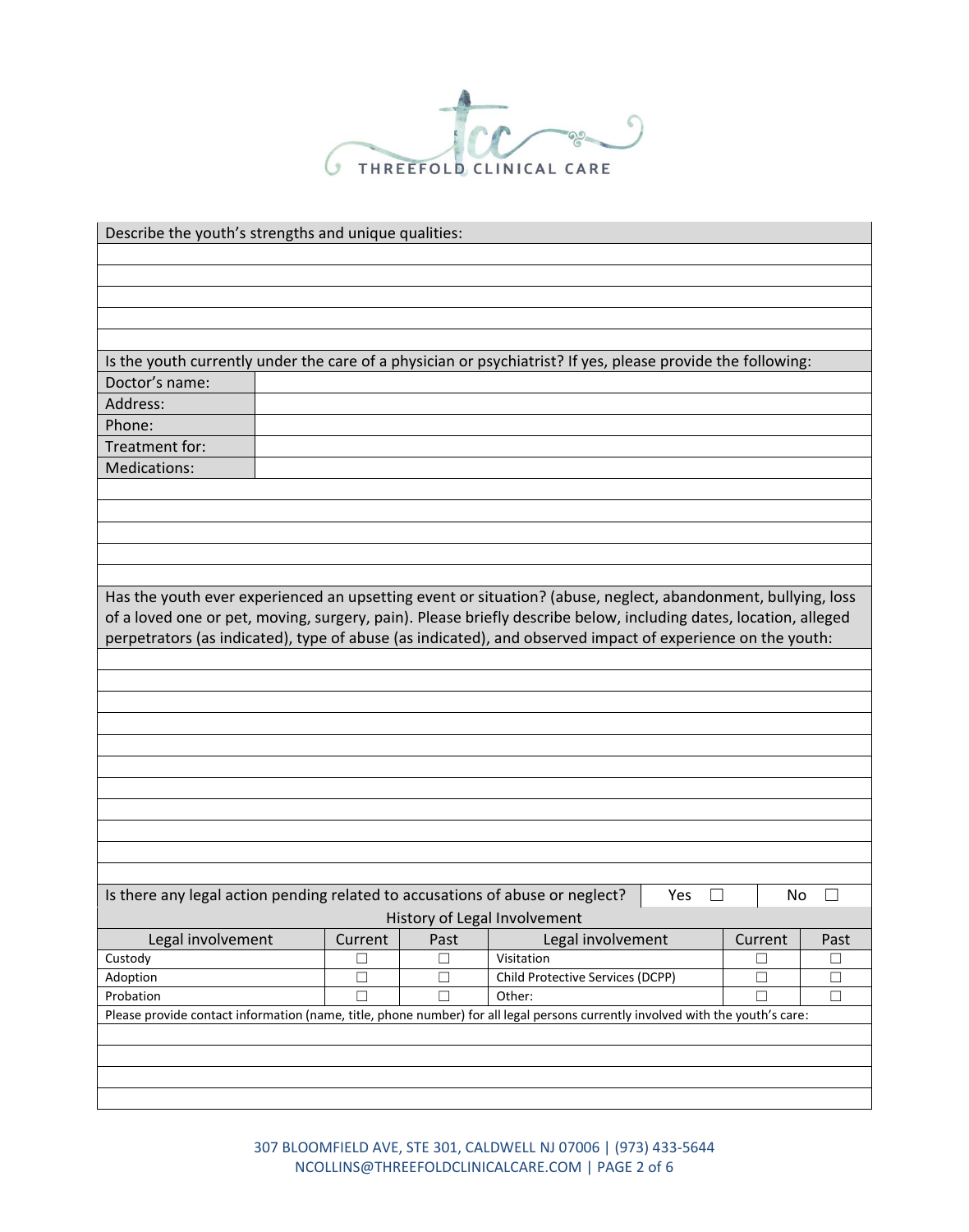

| <b>Family Stressors</b>                              |                                              |                          |                                |         |        |  |  |  |
|------------------------------------------------------|----------------------------------------------|--------------------------|--------------------------------|---------|--------|--|--|--|
| Stressor                                             | Current                                      | Past                     | Stressor                       | Current | Past   |  |  |  |
| Marital struggles                                    | Г                                            | □                        | Housing problems               |         | □      |  |  |  |
| Marital separation                                   | $\Box$                                       | □                        | Legal issues                   | $\Box$  | $\Box$ |  |  |  |
| Divorce                                              | $\Box$                                       | □                        | Death of a friend              | П       | $\Box$ |  |  |  |
| Custody disputes                                     | $\Box$                                       | □                        | Death of a relative            | П       | $\Box$ |  |  |  |
| Financial problems                                   | □                                            | П                        | Death of a pet                 | П       | □      |  |  |  |
| Job loss                                             | П                                            | П                        | <b>Family illness</b>          | П       | П      |  |  |  |
| Parent using alcohol/drugs                           | $\Box$                                       | $\Box$                   |                                |         |        |  |  |  |
| Additional stressors not listed above:               |                                              |                          |                                |         |        |  |  |  |
|                                                      |                                              |                          |                                |         |        |  |  |  |
| Please describe the current youth custody agreement: |                                              |                          |                                |         |        |  |  |  |
|                                                      |                                              |                          |                                |         |        |  |  |  |
|                                                      |                                              | <b>Symptom Checklist</b> |                                |         |        |  |  |  |
| Symptom                                              | Current                                      | Past                     | Symptom                        | Current | Past   |  |  |  |
| Crying, sadness, depression                          |                                              | $\Box$                   | Temper outbursts, aggression   | П       | □      |  |  |  |
| Loss of enjoyment in usual activities                | П                                            | □                        | Irritability, anger            | $\Box$  | □      |  |  |  |
| Desire to die                                        | П                                            | $\Box$                   | Argues frequently              | $\Box$  | □      |  |  |  |
| Easily distracted                                    | П                                            | $\Box$                   | Disobedience                   | $\Box$  | $\Box$ |  |  |  |
| Made suicidal gestures/attempts                      | □                                            | $\Box$                   | Hallucinations                 | $\Box$  | □      |  |  |  |
| Worries more than others                             | □                                            | П                        | Unusual fears or phobias       | $\Box$  | □      |  |  |  |
| Panics                                               | □                                            | П                        | Anxious, nervous               | $\Box$  | □      |  |  |  |
| Repeats unnecessary acts                             | □                                            | $\Box$                   | Is overly concerned            | $\Box$  | $\Box$ |  |  |  |
| Exhibits rituals, habits, superstitions              | $\Box$                                       | $\Box$                   | Twitches, unusual movements    | $\Box$  | □      |  |  |  |
| Easts very little/fasts to lose weight               | □                                            | $\Box$                   | Gorges or binge eats           | $\Box$  | $\Box$ |  |  |  |
| Sleep walking                                        | $\Box$                                       | $\Box$                   | Blames others for own mistakes | П       | □      |  |  |  |
| Withdrawn                                            | П                                            | П                        | Easily annoyed by others       | П       | $\Box$ |  |  |  |
| Nightmares, night terrors                            | П                                            | $\Box$                   | Low motivation                 | $\Box$  | П      |  |  |  |
| Low self-esteem                                      | $\Box$                                       | $\Box$                   | Disorientation                 | $\Box$  | $\Box$ |  |  |  |
| Wakes up very early                                  | $\Box$                                       | $\Box$                   | Vomits intentionally           | $\Box$  | $\Box$ |  |  |  |
| Tiredness, fatigue                                   | $\Box$                                       | $\Box$                   | Injures self intentionally     | $\Box$  | $\Box$ |  |  |  |
| Restless sleep, wakes frequently                     | П                                            | $\Box$                   | Struggles with friendships     | $\Box$  | $\Box$ |  |  |  |
| Trouble falling asleep                               | □                                            | $\Box$                   | Feels shy around others        | $\Box$  | □      |  |  |  |
| <b>Excessive sleep</b>                               | □                                            | $\Box$                   | Grief or loss                  | $\Box$  | □      |  |  |  |
| Poor appetite                                        | П                                            | $\Box$                   | Feelings of worthlessness      | $\Box$  | П      |  |  |  |
| Under or over weight                                 | $\Box$                                       | $\Box$                   | Chronic pain                   | $\Box$  | □      |  |  |  |
| Hyperactivity                                        | $\Box$                                       | $\Box$                   | Drug use                       | $\Box$  | $\Box$ |  |  |  |
| Frequently acts without thinking                     | $\Box$                                       | $\Box$                   | Alcohol use                    | $\Box$  | $\Box$ |  |  |  |
| Does not complete tasks                              | $\Box$                                       | $\Box$                   | Cigarette use                  | $\Box$  | $\Box$ |  |  |  |
| Headaches                                            | $\Box$                                       | $\Box$                   | Sexual problems                | $\Box$  | $\Box$ |  |  |  |
| Easily distracted                                    | $\Box$                                       | $\Box$                   | Mood swings                    | $\Box$  | $\Box$ |  |  |  |
| Academic struggles                                   | $\Box$                                       | $\Box$                   | Ideas of harming others        | $\Box$  | □      |  |  |  |
| Worries about money                                  | □                                            | $\Box$                   | Disorganized thoughts          | $\Box$  | □      |  |  |  |
| Concerned about family members                       | $\Box$                                       | $\Box$                   | Problems at work               | $\Box$  | □      |  |  |  |
| Relationship problems                                | $\Box$<br>$\Box$<br>Feelings of hopelessness |                          | $\Box$                         | □       |        |  |  |  |
| Daydreams, fantasizes                                | $\Box$                                       | $\Box$                   | Problems with the law          | $\Box$  | $\Box$ |  |  |  |
| Additional symptoms not listed above:                |                                              |                          |                                |         |        |  |  |  |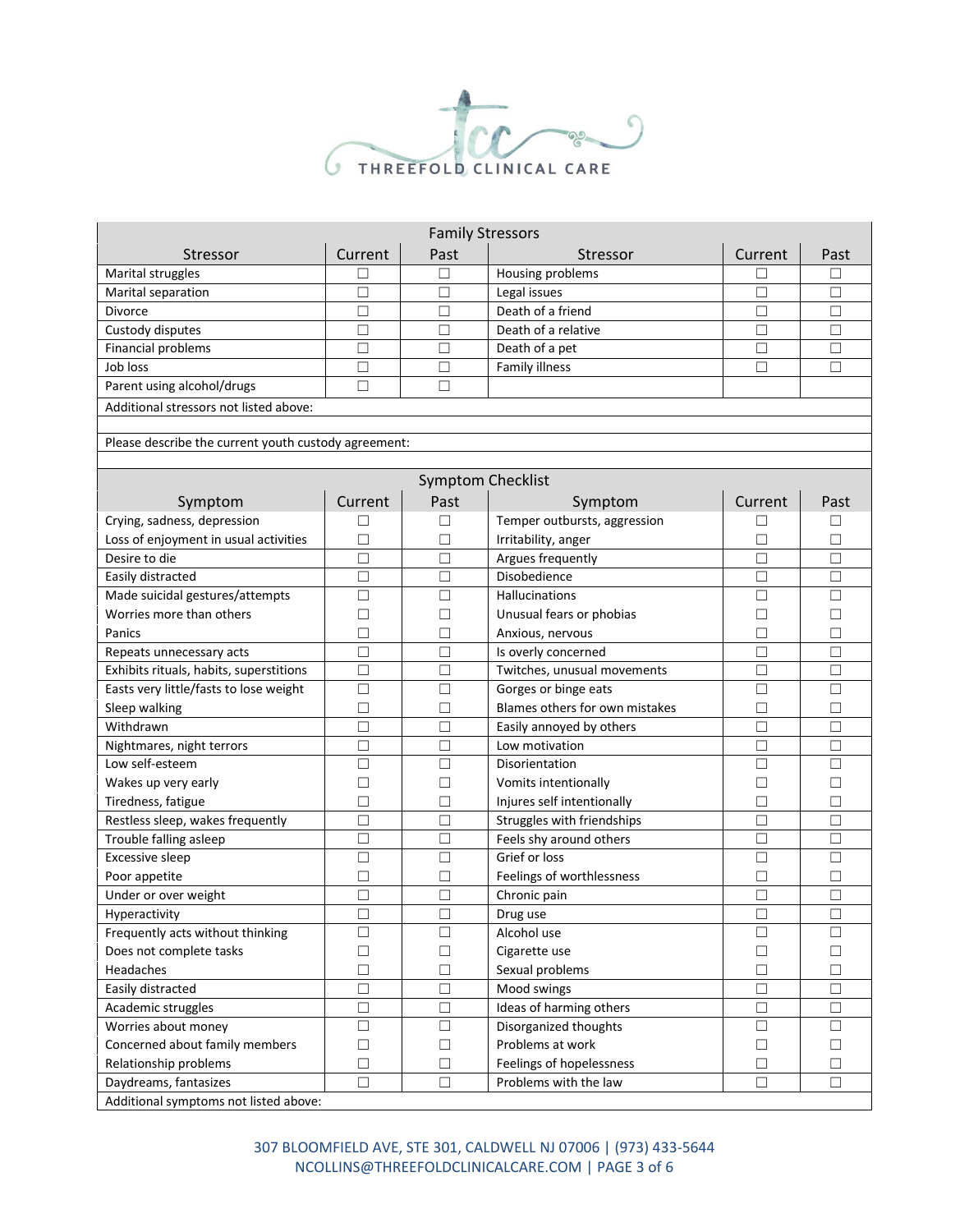

|                                                         |                                                             |           | Developmental History                                       |         |           |
|---------------------------------------------------------|-------------------------------------------------------------|-----------|-------------------------------------------------------------|---------|-----------|
|                                                         |                                                             |           | During pregnancy, did the youth's biological mother:        |         |           |
|                                                         | Yes                                                         | <b>No</b> |                                                             | Yes     | <b>No</b> |
| Drink alcohol                                           | П                                                           | П         | Experience pregnancy complications                          | П       | □         |
| Use legal substances                                    | □                                                           | $\Box$    | Experience problems during labor                            | □       | □         |
| Use illegal substances                                  | П                                                           | П         | Experience problems during delivery                         | $\Box$  | $\Box$    |
| Take medications                                        | $\Box$                                                      | П         | Experience a physical accident                              | $\Box$  | $\Box$    |
| Become ill                                              | $\Box$                                                      | □         | Additional:                                                 |         |           |
|                                                         |                                                             |           | Please check if the youth experienced any of the following: |         |           |
|                                                         | Yes                                                         | <b>No</b> |                                                             | Yes     | No        |
| Delays in holding up head                               | □                                                           | $\Box$    | Delays in toilet training                                   | ⊔       | $\Box$    |
| Delays in turning over                                  | □                                                           | $\Box$    | Delays in using single words                                | $\Box$  | □         |
| Delays in sitting up                                    | □                                                           | □         | Delays in using sentences                                   | □       | □         |
| Delays in Crawling                                      | $\Box$                                                      | $\Box$    | Delays in dressing self                                     | □       | $\Box$    |
| Delays in walking alone                                 | □                                                           | $\Box$    | Delays in sleeping through the night                        | □       | □         |
| Delays in Weaning                                       | □                                                           | $\Box$    | Delays in feeding self                                      | □       | □         |
| Ate well                                                | □                                                           | □         | Was clumsy                                                  | □       | □         |
| Was colicky                                             | П                                                           | П         | Was easy to regulate, sleeping/eating                       | П       | □         |
| Exhibited head banging behavior                         | □                                                           | П         | Wanted to be left alone                                     | П       | □         |
| Was adaptable to transitions                            | □                                                           | $\Box$    | Easy to soothe                                              | □       | □         |
| Was more interested in things than                      | $\Box$                                                      | $\Box$    | Performed daredevil behavior                                | $\Box$  | $\Box$    |
| people                                                  |                                                             |           |                                                             |         |           |
| Additional:                                             |                                                             |           |                                                             |         |           |
|                                                         |                                                             |           |                                                             |         |           |
|                                                         |                                                             |           | Rewards and Consequences Used with the Youth                |         |           |
| Time out<br>$\Box$                                      |                                                             |           | Extra chores<br>□                                           |         |           |
| Rewards/incentives<br>$\Box$<br>Loss of privileges<br>□ |                                                             |           |                                                             |         |           |
| Grounding<br>П                                          |                                                             |           | Physical/corporal punishment<br>$\Box$                      |         |           |
| Additional:                                             |                                                             |           |                                                             |         |           |
|                                                         |                                                             |           |                                                             |         |           |
|                                                         |                                                             |           | <b>Relationship Development</b>                             |         |           |
|                                                         |                                                             |           | Please check all that apply to the youth:                   |         |           |
| <b>Behavior</b>                                         | Current                                                     | Past      | <b>Behavior</b>                                             | Current | Past      |
| Prefers to be alone                                     | $\Box$                                                      | $\Box$    | Is demanding and bossy                                      | $\Box$  | $\Box$    |
| Is frequently alone and feels lonely                    | $\Box$                                                      | $\Box$    | Fights with others                                          | $\Box$  | $\Box$    |
| Is shy                                                  | $\Box$                                                      | □         | <b>Bullies others</b>                                       | □       | □         |
| Has few friends                                         | $\Box$                                                      | □         | Teases other youth                                          | $\Box$  | □         |
| Has many friends                                        | $\Box$                                                      | □         | Prefers to play with younger children<br>$\Box$             |         | $\Box$    |
| Plays with "problem kids"                               | $\Box$                                                      | $\Box$    | Prefers to play with other children                         | $\Box$  | $\Box$    |
| Is bullied and/or "picked-on"                           | Poor relationships with peers<br>$\Box$<br>$\Box$<br>$\Box$ |           |                                                             | $\Box$  |           |
| Is oversensitive                                        | $\Box$                                                      | $\Box$    | Conflict with parents/guardians<br>$\Box$                   |         | $\Box$    |
| Has poor relationships with teachers                    | $\Box$                                                      | $\Box$    | Has difficulty with siblings                                | $\Box$  | $\Box$    |
| Additional:                                             |                                                             |           |                                                             |         |           |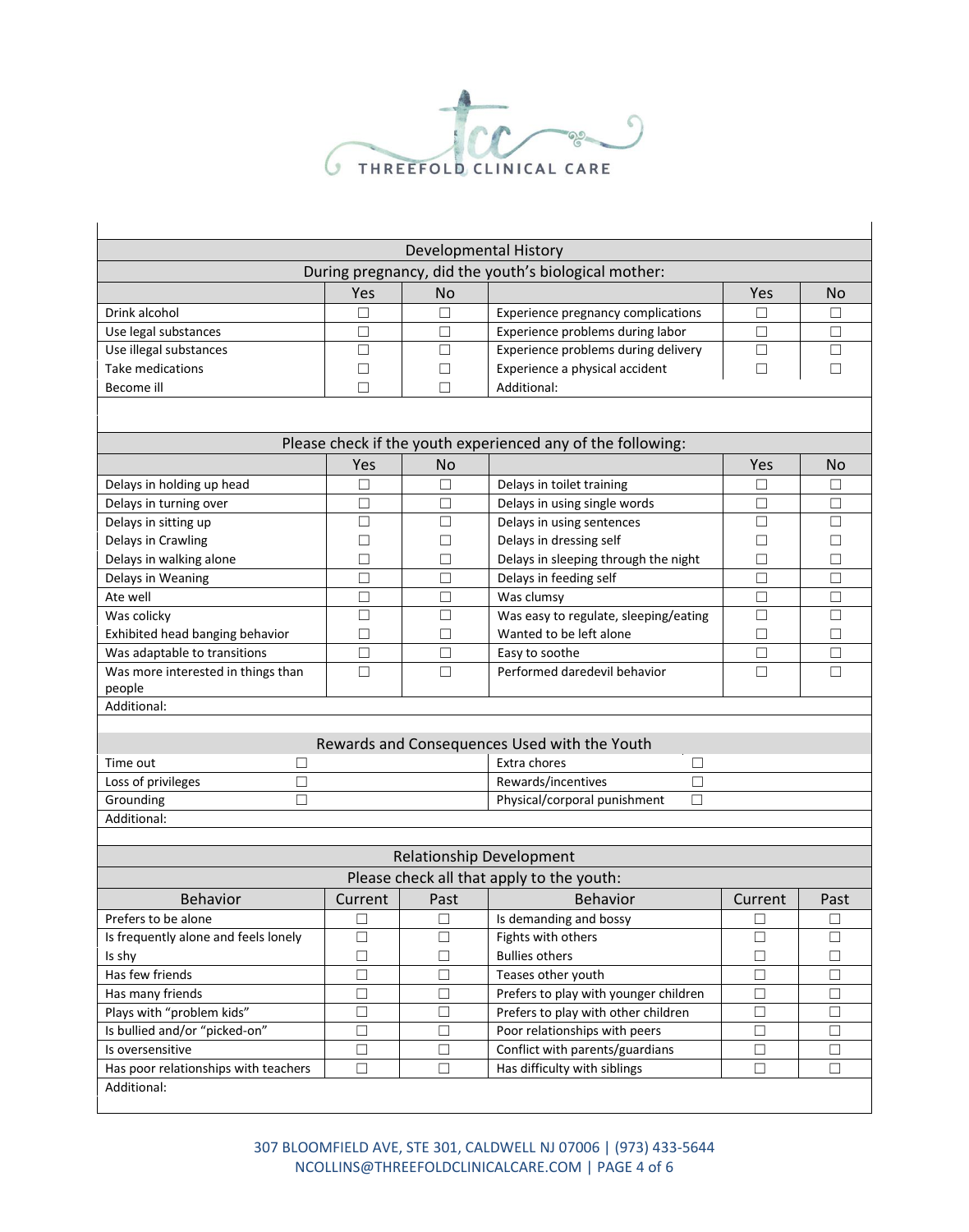

|                                                                      |        |                  | School                                         |                               |                                    |                                                          |         |        |
|----------------------------------------------------------------------|--------|------------------|------------------------------------------------|-------------------------------|------------------------------------|----------------------------------------------------------|---------|--------|
| Please check all that apply to the youth:                            |        |                  |                                                |                               |                                    |                                                          |         |        |
| The youth<br>Current                                                 |        | Past             |                                                | The youth                     |                                    | Current                                                  | Past    |        |
| Dislikes school<br>□                                                 |        | $\Box$           |                                                |                               | Missed many school days            |                                                          | □       | □      |
| Works hard but does not do well<br>$\Box$                            |        | $\Box$           |                                                |                               | Repeated a grade                   |                                                          | $\Box$  | $\Box$ |
| Unmotivated, refuses to complete<br>work                             | □      | $\Box$           |                                                | detentions                    |                                    | Is disciplined frequently, receives                      | П       | П      |
| Has learning struggles<br>$\Box$                                     |        | $\Box$           |                                                | Is disruptive in class        |                                    |                                                          | $\Box$  | □      |
| $\Box$<br>Has been expelled from school. If<br>yes, how many times?  |        | $\Box$           | Has been suspended. If yes, how<br>many times? |                               |                                    | $\Box$                                                   | $\Box$  |        |
| Is in resource classes/special edu.                                  | $\Box$ | $\Box$           |                                                |                               | Is in a vocational school          |                                                          | $\Box$  | □      |
| Is in the gifted and talented program                                | $\Box$ | $\Box$           |                                                |                               | Is in an out-of-district placement | $\Box$                                                   | □       |        |
| Receives speech therapy services                                     | $\Box$ | $\Box$           |                                                | Receives home-bound education |                                    | $\Box$                                                   | □       |        |
| Meets with the school counselor                                      | П      | $\Box$           |                                                |                               | Has an IEP or 504 Plan             |                                                          | П       | П      |
| Please provide any additional information as needed:                 |        |                  |                                                |                               |                                    |                                                          |         |        |
|                                                                      |        |                  |                                                |                               |                                    |                                                          |         |        |
|                                                                      |        |                  |                                                |                               |                                    |                                                          |         |        |
|                                                                      |        |                  |                                                | <b>Medical History</b>        |                                    |                                                          |         |        |
| Condition                                                            |        | Yes              | <b>No</b>                                      |                               | Age                                |                                                          | Details |        |
| Serious infection                                                    |        | $\Box$           | □                                              |                               |                                    |                                                          |         |        |
| Convulsions/seizures                                                 |        | $\Box$           | □                                              |                               |                                    |                                                          |         |        |
| Head injury                                                          |        | $\Box$<br>$\Box$ |                                                |                               |                                    |                                                          |         |        |
| Other injuries                                                       |        | $\Box$<br>□      |                                                |                               |                                    |                                                          |         |        |
| <b>Medical hospitalizations</b>                                      |        | $\Box$           | □                                              |                               |                                    |                                                          |         |        |
| Surgeries                                                            |        | $\Box$           |                                                | □                             |                                    |                                                          |         |        |
| Poisoning                                                            |        | $\Box$           | $\Box$                                         |                               |                                    |                                                          |         |        |
| Allergies                                                            |        | $\Box$           | $\Box$                                         |                               |                                    |                                                          |         |        |
| Asthma                                                               |        | $\Box$           | $\Box$                                         |                               |                                    |                                                          |         |        |
| Complications from alcoholism                                        |        | $\Box$           | $\Box$                                         |                               |                                    |                                                          |         |        |
| Complications from drug use                                          |        | $\Box$           | $\Box$                                         |                               |                                    |                                                          |         |        |
| Unexplained aches and pains                                          |        | $\Box$           | $\Box$                                         |                               |                                    |                                                          |         |        |
| Other:                                                               |        |                  |                                                |                               |                                    |                                                          |         |        |
| Other:                                                               |        |                  |                                                |                               |                                    |                                                          |         |        |
| Other:                                                               |        |                  |                                                |                               |                                    |                                                          |         |        |
|                                                                      |        |                  |                                                | <b>Family Information</b>     |                                    | List all of the people who currently live with the youth |         |        |
| Name                                                                 |        | Age Relationship |                                                |                               | Occupation/grade in school         |                                                          |         |        |
|                                                                      |        |                  |                                                |                               |                                    |                                                          |         |        |
|                                                                      |        |                  |                                                |                               |                                    |                                                          |         |        |
|                                                                      |        |                  |                                                |                               |                                    |                                                          |         |        |
|                                                                      |        |                  |                                                |                               |                                    |                                                          |         |        |
|                                                                      |        |                  |                                                |                               |                                    |                                                          |         |        |
|                                                                      |        |                  |                                                |                               |                                    |                                                          |         |        |
|                                                                      |        |                  |                                                |                               |                                    |                                                          |         |        |
| Who are the youth's supports? (family, friends, faith, clubs, etc.): |        |                  |                                                |                               |                                    |                                                          |         |        |
|                                                                      |        |                  |                                                |                               |                                    |                                                          |         |        |
|                                                                      |        |                  |                                                |                               |                                    |                                                          |         |        |